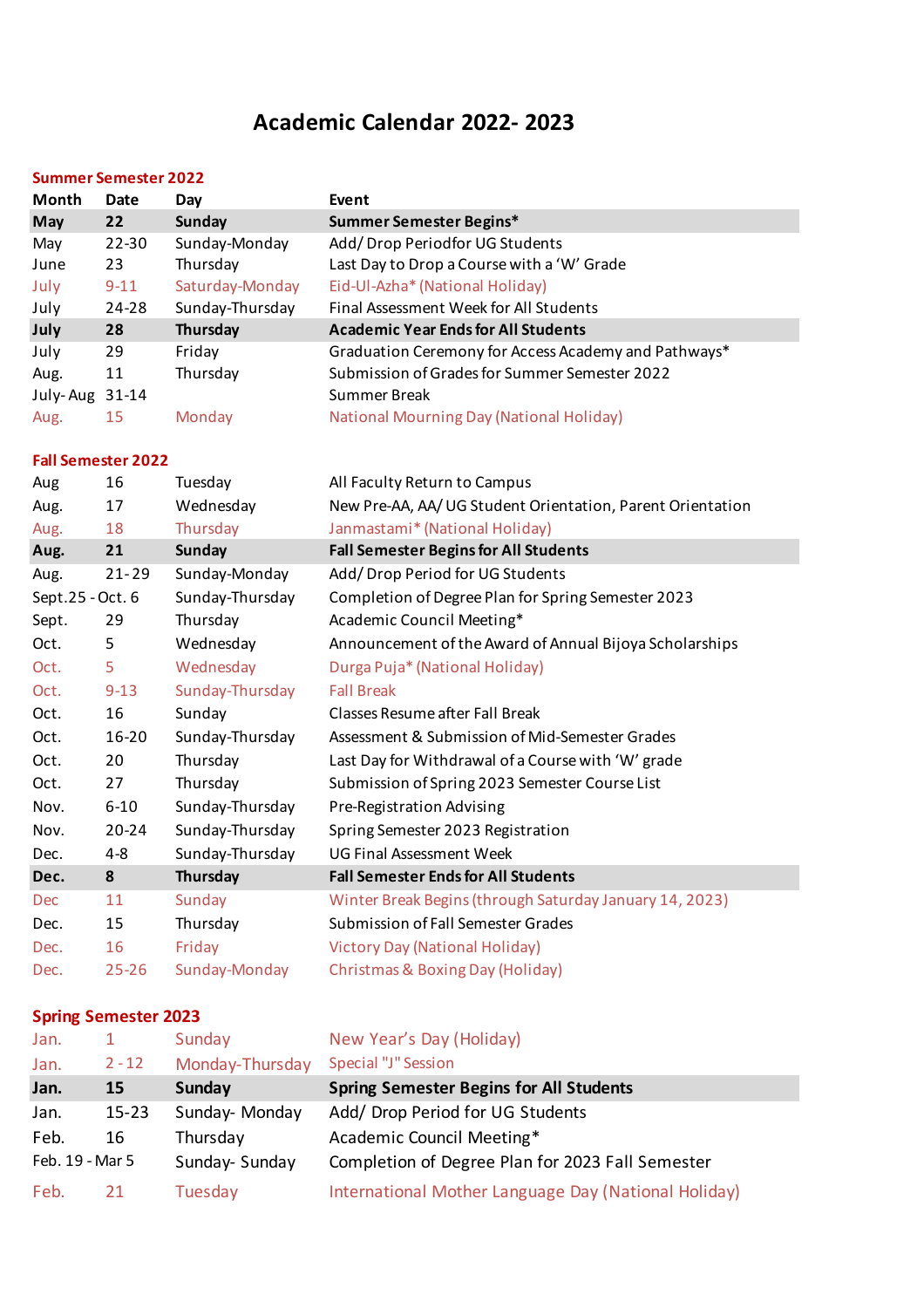| Mar.       | 8            | Wednesday                     | Shab-e-Barat* (National Holiday)                                                |
|------------|--------------|-------------------------------|---------------------------------------------------------------------------------|
| Mar.       | $10 - 15$    | Friday-Wednesday Spring Break |                                                                                 |
| Mar.       | 16           | Wednesday                     | "A Day of Remembrance: My Lai and other Massacres" (no classes<br>will be held) |
| Mar.       | 17           | Saturday                      | Bangabandhu Sheikh Mujibur Rahman's Birth Anniversary                           |
| Mar.       | 19           | Sunday                        | Classes Resume After Spring Break                                               |
| Mar.       | $19 - 23$    | Sunday-Thursday               | Assessment & Submission of Mid-Semester Grades                                  |
| Mar.       | 23           | Thursday                      | Last Day for Withdrawal of a Course with 'W' grade                              |
| Mar.       | 23           | Thursday                      | Submission of Summer and Fall 2023 Semester Course Lists                        |
| Mar.       | 26           | Sunday                        | <b>Independence Day (National Holiday)</b>                                      |
| Mar.       | $27 - 30$    | Monday - Thursday             | Pre-Registration Advising for Fall and Summer Registration                      |
| Apr.       | 6            | Thursday                      | Submission of Summer Research Projects Applications                             |
|            |              |                               |                                                                                 |
| Apr.       | 6            | Thursday                      | Academic Council Meeting*                                                       |
| Apr.       | 8            | Saturday                      | Buddha Purnima* (National Holiday)                                              |
| Apr.       | 9            | Sunday                        | <b>Easter Sunday (Holiday)</b>                                                  |
| Apr.       | $10 - 13$    | Monday-Thursday               | Registration for Summer and Fall Semester 2023                                  |
| Apr.       | 14           | Friday                        | Bengali New Year (National Holiday)                                             |
| Apr.       | 18           | Tuesday                       | Shab-e-Qadr* (National Holiday)                                                 |
| Apr.       | $21 - 23$    | Friday-Sunday                 | Eid-Ul-Fitr* (National Holiday)                                                 |
| Apr.       | 23           | Sunday                        | Passover celebration, a special panel on oppression and freedom                 |
| May        | $\mathbf{1}$ | Monday                        | Labor Day (National Holiday)                                                    |
| May        | $2 - 8$      | Tuesday-Monday                | Final Assessment Week for UG Students*                                          |
| <b>May</b> | 8            | <b>Monday</b>                 | Spring Semester Classes End for UG Students Only*                               |

## **Summer Semester 2023**

| May              | 21        | Sunday           | <b>Summer Semester Begins*</b>                       |
|------------------|-----------|------------------|------------------------------------------------------|
| May              | $21 - 25$ | Sunday-Thursday  | Add/ Drop Period for UG Students                     |
| June             | 25        | Sunday           | Last Day to Drop a Course with a 'W' Grade           |
| June             | $28 - 30$ | Wednesday-Friday | Eid-Ul-Azha* (National Holiday)                      |
| July             | $23 - 28$ | Sunday-Thursday  | Final Assessment Week for All Students               |
|                  |           |                  |                                                      |
| July             | 28        | Thursday         | <b>Academic Year Ends for All Students</b>           |
| July             | 29        | Friday           | Graduation Ceremony for Access Academy and Pathways* |
| July 29 - Aug 19 |           |                  | Summer Break*                                        |
| Aug.             | 6         | Sunday           | Submission of Grades for Summer Semester 2023        |

Note:

1.Dates marked with an asterisk (\*) may change depending on the appearance of the moon or some other reason. All updates will be informed via e-mail communication.

2. No classes will be held on designated national holidays. However, make up classes will be arranged for cancellation of classes resulting from the observance of certain holidays.

3.The University reserves the right to change the Academic Calendar at its sole discretion. Any changes will be announced in writing.